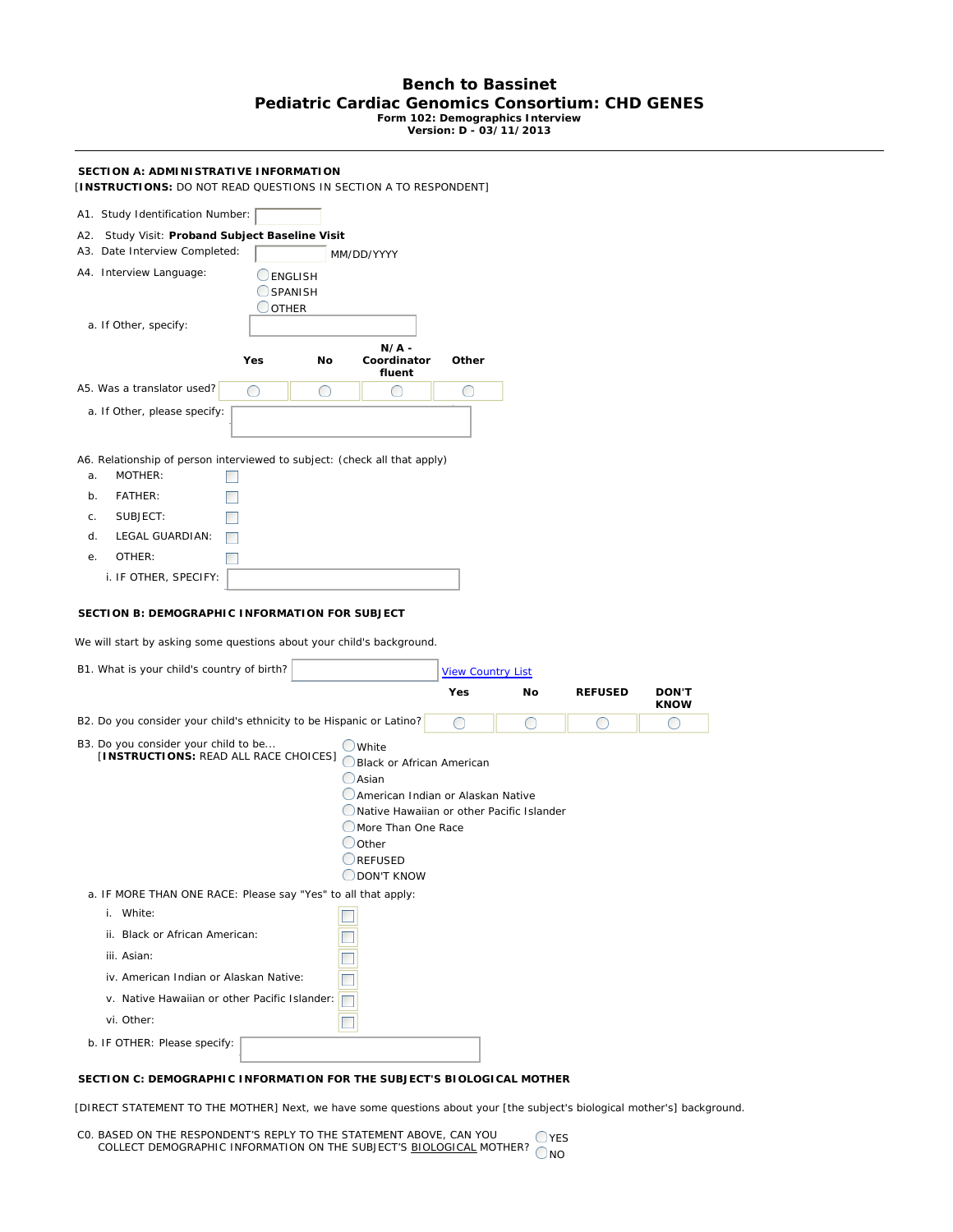|                                                                                                                                                                              | C1. What is your date of birth?                                                                                                                                                                                                                                                                                 |  | MM/DD/YYYY                                               |                                                                                             |                                                                           |                             |                                                                                                                                                                                         |  |
|------------------------------------------------------------------------------------------------------------------------------------------------------------------------------|-----------------------------------------------------------------------------------------------------------------------------------------------------------------------------------------------------------------------------------------------------------------------------------------------------------------|--|----------------------------------------------------------|---------------------------------------------------------------------------------------------|---------------------------------------------------------------------------|-----------------------------|-----------------------------------------------------------------------------------------------------------------------------------------------------------------------------------------|--|
|                                                                                                                                                                              | C2. What is your country of birth?                                                                                                                                                                                                                                                                              |  |                                                          | <b>View Country List</b>                                                                    |                                                                           |                             |                                                                                                                                                                                         |  |
|                                                                                                                                                                              | C3. What is your paternal (biological mother's father)                                                                                                                                                                                                                                                          |  |                                                          |                                                                                             | <b>View Country List</b>                                                  |                             |                                                                                                                                                                                         |  |
|                                                                                                                                                                              | ancestry country of origin?<br>C4. What is your maternal (biological mother's mother)<br>ancestry country of origin?                                                                                                                                                                                            |  |                                                          |                                                                                             | <b>View Country List</b>                                                  |                             |                                                                                                                                                                                         |  |
|                                                                                                                                                                              |                                                                                                                                                                                                                                                                                                                 |  | Yes                                                      | No                                                                                          | <b>REFUSED</b>                                                            | <b>DON'T</b><br><b>KNOW</b> |                                                                                                                                                                                         |  |
|                                                                                                                                                                              | C5. Do you consider your ethnicity to be Hispanic or<br>Latino?                                                                                                                                                                                                                                                 |  | O                                                        | O                                                                                           | O                                                                         | O                           |                                                                                                                                                                                         |  |
|                                                                                                                                                                              | C6. Do you consider yourself to be<br>[INSTRUCTIONS: READ ALL RACE CHOICES]                                                                                                                                                                                                                                     |  | OWhite<br>$O$ Asian<br>Oother<br>REFUSED<br>O DON'T KNOW | Black or African American<br>American Indian or Alaskan Native<br>More Than One Race        | Native Hawaiian or other Pacific Islander                                 |                             |                                                                                                                                                                                         |  |
|                                                                                                                                                                              | a. IF MORE THAN ONE RACE: Please say "Yes" to all that apply:<br>i. White:                                                                                                                                                                                                                                      |  |                                                          |                                                                                             |                                                                           |                             |                                                                                                                                                                                         |  |
|                                                                                                                                                                              | ii. Black or African American:                                                                                                                                                                                                                                                                                  |  |                                                          |                                                                                             |                                                                           |                             |                                                                                                                                                                                         |  |
|                                                                                                                                                                              | iii. Asian:                                                                                                                                                                                                                                                                                                     |  |                                                          |                                                                                             |                                                                           |                             |                                                                                                                                                                                         |  |
|                                                                                                                                                                              | iv. American Indian or Alaskan Native:                                                                                                                                                                                                                                                                          |  |                                                          |                                                                                             |                                                                           |                             |                                                                                                                                                                                         |  |
|                                                                                                                                                                              | v. Native Hawaiian or other Pacific Islander:                                                                                                                                                                                                                                                                   |  | n.                                                       |                                                                                             |                                                                           |                             |                                                                                                                                                                                         |  |
|                                                                                                                                                                              | vi. Other:                                                                                                                                                                                                                                                                                                      |  | T.                                                       |                                                                                             |                                                                           |                             |                                                                                                                                                                                         |  |
|                                                                                                                                                                              | b. IF OTHER: Please specify:                                                                                                                                                                                                                                                                                    |  |                                                          |                                                                                             |                                                                           |                             |                                                                                                                                                                                         |  |
|                                                                                                                                                                              | C7. What is the highest level of education that you<br>completed?                                                                                                                                                                                                                                               |  |                                                          | KINDERGARTEN-6th GRADE<br>$Q$ 7th-9th GRADE                                                 |                                                                           |                             |                                                                                                                                                                                         |  |
|                                                                                                                                                                              | 10th OR 11th GRADE<br>OHIGH SCHOOL GRADUATE (PRIVATE PREPARATORY, PAROCHIAL, TRADE OR<br>PUBLIC; GED)<br>OPARTIAL COLLEGE, 2-YEAR COLLEGE DIPLOMA, OR TRADE SCHOOL<br>3- OR 4-YEAR COLLEGE/UNIVERSITY GRADUATE<br>POST GRADUATE DEGREE<br>EDUCATED IN THE UNITED KINGDOM<br>$O$ other<br>REFUSED<br>ODON'T KNOW |  |                                                          |                                                                                             |                                                                           |                             |                                                                                                                                                                                         |  |
|                                                                                                                                                                              |                                                                                                                                                                                                                                                                                                                 |  |                                                          | IF EDUCATED IN THE UK                                                                       |                                                                           |                             |                                                                                                                                                                                         |  |
|                                                                                                                                                                              | a. IF EDUCATED IN THE UK: What is the highest level of<br>education that you completed?                                                                                                                                                                                                                         |  |                                                          | NURSERY - YEAR 7<br>VEAR 8 - YEAR 10<br>BACHELOR DEGREE<br>OOTHER<br>REFUSED<br>ODON'T KNOW | VOCATIONAL QUALIFICATIONS<br>OMASTER DEGREE, DOCTORATE, OR FURTHER DEGREE |                             | VEAR 11 or YEAR 12, SECONDARY SCHOOL, GCSE LEVEL EDUCATION<br>OYEAR 13, 6th FORM - A LEVELS, BTECs, OCR NATIONALS, OR OTHER<br>PARTIAL COLLEGE, 2-YEAR COLLEGE DIPLOMA, OR TRADE SCHOOL |  |
|                                                                                                                                                                              | b. IF OTHER: Please specify:                                                                                                                                                                                                                                                                                    |  |                                                          |                                                                                             |                                                                           |                             |                                                                                                                                                                                         |  |
| SECTION D: DEMOGRAPHIC INFORMATION FOR THE SUBJECT'S BIOLOGICAL FATHER                                                                                                       |                                                                                                                                                                                                                                                                                                                 |  |                                                          |                                                                                             |                                                                           |                             |                                                                                                                                                                                         |  |
| Next, we have some questions about the father's [the subject's biological father's] background.                                                                              |                                                                                                                                                                                                                                                                                                                 |  |                                                          |                                                                                             |                                                                           |                             |                                                                                                                                                                                         |  |
| DO. BASED ON THE RESPONDENT'S REPLY TO THE STATEMENT ABOVE, CAN YOU<br>$\bigcup$ YES<br>COLLECT DEMOGRAPHIC INFORMATION ON THE SUBJECT'S BIOLOGICAL FATHER?<br>$\bigcirc$ NO |                                                                                                                                                                                                                                                                                                                 |  |                                                          |                                                                                             |                                                                           |                             |                                                                                                                                                                                         |  |
|                                                                                                                                                                              | D1. What is the father's date of birth?                                                                                                                                                                                                                                                                         |  |                                                          | MM/DD/YYYY                                                                                  |                                                                           |                             |                                                                                                                                                                                         |  |
|                                                                                                                                                                              | D2. What is the father's country of birth?                                                                                                                                                                                                                                                                      |  |                                                          |                                                                                             | <b>View Country List</b>                                                  |                             |                                                                                                                                                                                         |  |